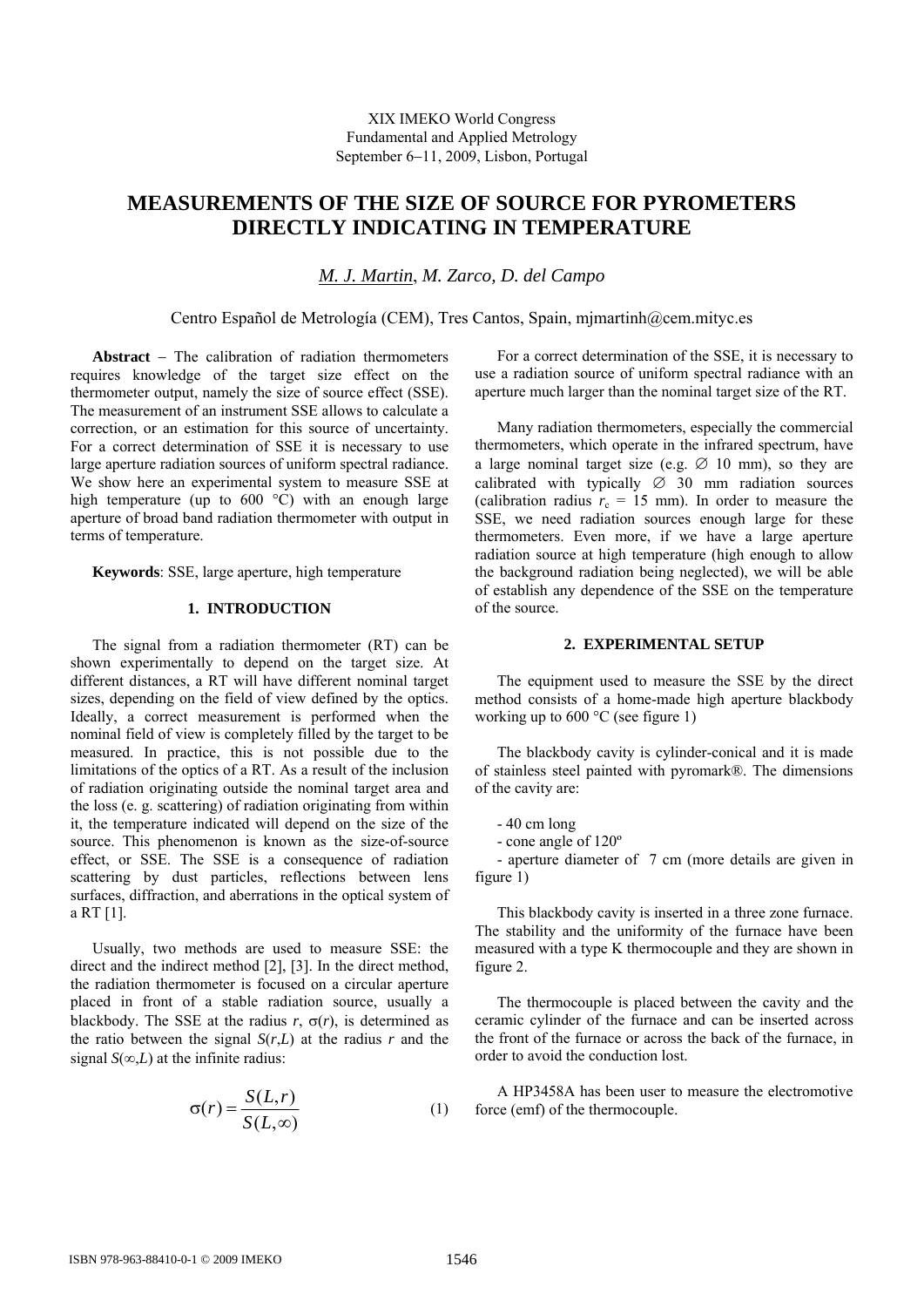



(b)







The radiation uniformity at the aperture was measured for the 70 mm aperture diameter at 600 °C and the results obtained at 1 μm and 10 μm wavelengths are shown in Fig. 3.

The SSE has been measured for two RT:

- LAND C300 with an effective bandwidth of  $8 - 13 \mu m$ (central wavelength of 10,5  $\mu$ m) and a nominal target radius of 4,5 mm at a distance of 48 cm between the source and the RT lens.

- RAYTEK RAYMX4PCFS with a effective bandwidth of  $8 - 14$  μm (central wavelength of 11 μm) and a nominal target radius of 3 mm at a distance of 30 cm between the source and the RT lens.



Fig. 3. Radiation uniformity for the 70 mm aperture. (a) 1 μm (b) 10 μm.

#### **3. RESULTS**

In order to ease the use of the SSE results for the customers, (1) can be referred to the calibration source radius  $r_c = 15$  mm:

$$
\sigma(r, r_c) = \frac{S(L, r) - S(L, r_c)}{S(L, \infty)}
$$
 (2)

where  $S(L,r_c)$  is the thermometer signal measured with an aperture of radius equal to the calibration source radius.

Commercial infrared thermometers usually have no access to the signal of the detector, but they display the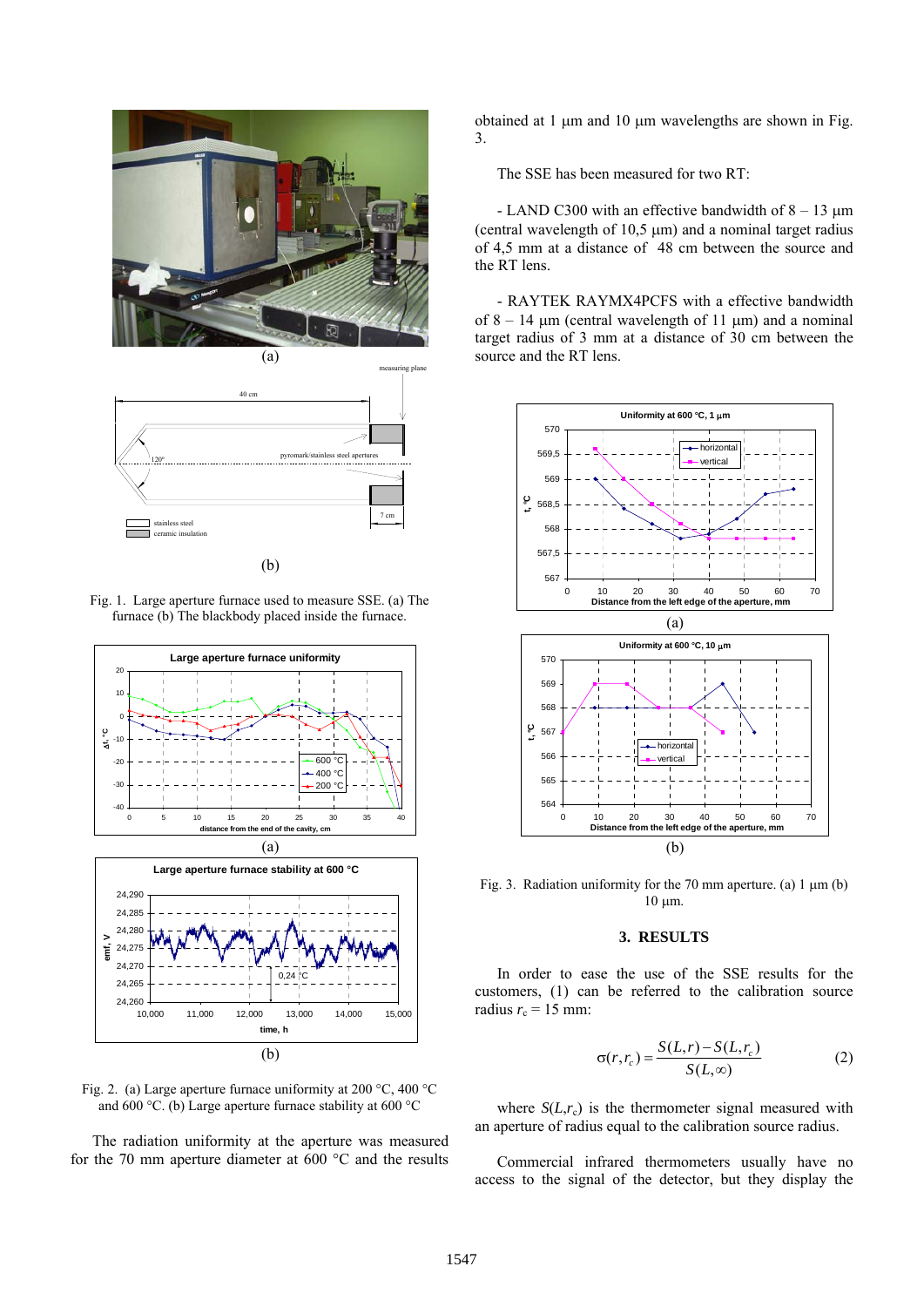temperature measured instead. So, using Planck law, we can express (2) as:

$$
\sigma(r,r_c) = \frac{\frac{1}{e^{c_2/\lambda T(r)} - 1} - \frac{1}{e^{c_2/\lambda T(r_c)} - 1}}{\frac{1}{e^{c_2/\lambda T(\infty)} - 1}}
$$
(3)

where  $T(r)$ ,  $T(r_c)$  and  $T(\infty)$  are the temperature measured in kelvin for apertures of radius  $r$ ,  $r_c$  and  $\infty$ , respectively, and it is assumed that the variation of the effective emissivity with radius can be neglected.

In practice, we cannot realize infinite radius, so in the calculus below, it will be consider the measurement done at the aperture of maximum radius.

The expression of the combined standard uncertainty for  $\sigma(r,r_c)$  is obtained from (3) using the law of propagation of uncertainties:

$$
u^{2}(\sigma(r,r_{c})) = s_{1}^{2}u^{2}(r) + s_{2}^{2}u^{2}(r_{c}) + s_{3}^{2}u^{2}(T(\infty)) + + s_{4}^{2}u^{2}(T(r_{c})) + s_{5}^{2}u^{2}(T(r))
$$
 (4)

Where the sensitivity coefficients  $s_1$ ,  $s_2$ ,  $s_3$ ,  $s_4$  and  $s_5$  are:

$$
s_1 = \frac{\partial \sigma}{\partial r} = -a \times b \times e^{b \times (r_c - r)} \tag{5}
$$

$$
s_2 = \frac{\partial \sigma}{\partial r_c} = a \times b \times e^{bx(r_c - r)}
$$
(6)

$$
s_3 = \frac{\partial \sigma}{\partial T(\infty)} = \sigma \frac{\frac{c_2}{\lambda T^2(\infty)} e^{c_2/\lambda T(\infty)}}{e^{c_2/\lambda T(\infty)} - 1}
$$
(7)

$$
s_4 = \frac{\partial \sigma}{\partial T(r_c)} = \frac{-1}{\left(e^{c_2/\lambda T(r_c)} - 1\right)^2} \frac{\frac{c_2}{\lambda T^2(r_c)} e^{c_2/\lambda T(r_c)}}{\left(e^{c_2/\lambda T(\infty)} - 1\right)^{-1}} \tag{8}
$$

$$
s_5 = \frac{\partial \sigma}{\partial T(r)} = \frac{1}{\left(e^{c_2/\lambda T(r)} - 1\right)^2} \frac{\frac{c_2}{\lambda T^2(r)} e^{c_2/\lambda T(r)}}{\left(e^{c_2/\lambda T(\infty)} - 1\right)^{-1}} \tag{9}
$$

For obtaining (5) and (6) it has been used a fit of the experimental data to the equation:

$$
\sigma(r, r_c),\% = a \times (1 - e^{b \times (r_c - r)})
$$
 (10)

The precision of the fit when taking the nominal values of temperatures defined in (3) is small enough so that it can be neglected in the uncertainty calculus.

The values obtained in the fits for both thermometers are:

Table 1.- Parameters of equation (10) obtained for both thermometers

|                | <b>C300 RT</b> |       | <b>RAYTEK RT</b> |       |
|----------------|----------------|-------|------------------|-------|
|                | a              |       | a                |       |
| $200 °C$ , LAF | 0,456          | 0.214 | 0.751            | 0.199 |
| 400 °C, LAF    | 0,463          | 0,207 | 1,052            | 0.170 |
| $600$ °C, LAF  | 0.298          | 0.189 | 0,933            | 0.190 |
| $180$ °C. LAOB | 0.432          | 0.187 | 0.581            | 0.322 |

The uncertainties are estimated as:

 $-u(r_c)$ ,  $u(r)$ : standard uncertainty due to the aperture radius. It is a combination of: the error due to the measurement of the actual radius of the aperture, the difference between the actual radius and the effective radius (defining the radius of a source of uniform radiance, inducing a thermometer signal, equal to the signal, as observed for the actual, non uniform source) calculated for the blackbody aperture and the uncertainty of the calculation of the effective radius. It has been obtained a combined uncertainty of 0,75 mm.

- *u*(*t*(∞)): Standard uncertainty of the measurement of the temperature for the maximum radius aperture. It has been considered the lack of radiation uniformity of the blackbody. The maximum variation of the temperature at the aperture for 10  $\mu$ m thermometers is 3 °C.

-  $u(t(r_c))$ ,  $u(t(r))$ : Standard uncertainty of the measurement of the temperature for the aperture. It has been consider the maximum of: furnace stability at the measurement temperature or the thermometer resolution. As they are rectangular distributions the maximum value is divided by √12

The results obtained for the LAND RT at 200 °C, 400 °C and 600 °C are shown in figure 4 and for the RAYTEK RT are shown in figure 5. Lines between points only connect data, they do not represent equation (10)

To validate the method used, the thermometers have been measured using another large aperture blackbody available at the laboratory: a blackbody inserted inside an oil bath. The background radiation has been neglected again. The results are shown in figure 4 and 5, too.